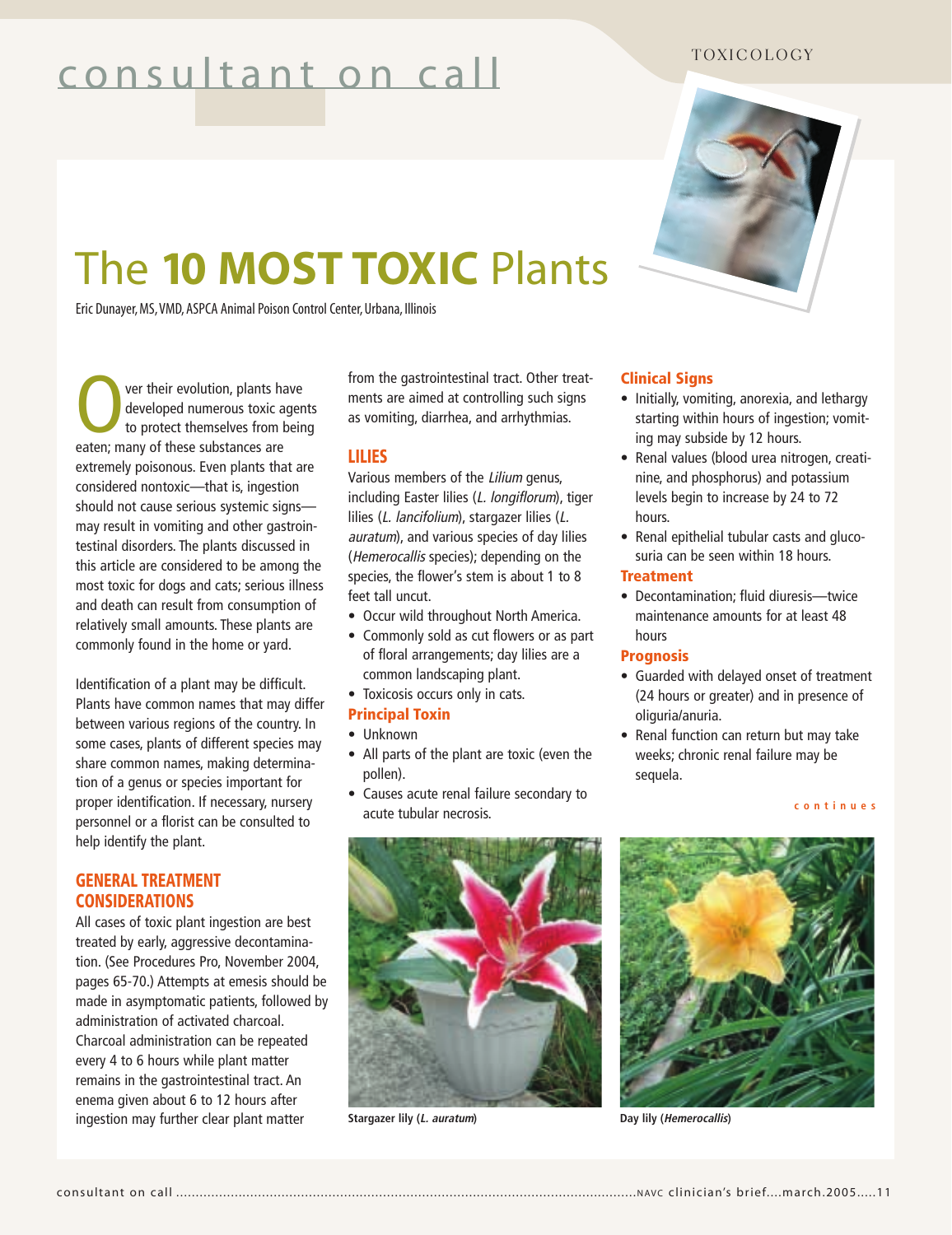# **CASTOR BEAN**



**Castor bean plants (Ricinus communis)**

Ricinus communis (castor bean plant); also known as castor oil plant, mole bean, wonder tree

• Occurs in the South, Southwest, and California; may be wild or culti-



**Castor beans**

vated for castor oil; plants can stand 3 to 14 feet tall and have large leaves (12 inches or greater).

• The beans are used as decorative beads. **Principal Toxin**

- Ricin, a glycoprotein
- Blocks protein synthesis, leading to cellular death.
- Is present in all parts of the plant but most concentrated in the beans.
- Highly toxic; a single bean can kill a dog.
- The outer coating of the bean must be ruptured (chewed) to release the ricin. **Clinical Signs**
- May take up to 24 hours to appear; initial signs include vomiting and often bloody diarrhea, abdominal pain, weakness, and ataxia.
- Hemoconcentration, leukocytosis, and elevated liver enzymes can be seen on clinical laboratory testing.

#### **Treatment**

• Decontamination; gastrointestinal protectants, such as sucralfate and histamine blockers, intravenous fluids, and general supportive care

# **Prognosis**

• Good with prompt decontamination; guarded once signs develop

# **CYCAD PALMS**



**Sago palm (Cycas revoluta)** Courtesy Dr. Camilla Lieske

Many species, but principally sago palm (Cycas revoluta) and fern palm/false sago palm (C. circinalis); size varies with species and can range from 6 to 30 feet tall with long leaves (up to 9 feet).

- Used as ornamental plants in Florida and occasionally in California; can be houseplants in northern climates.
- Sago palms are available as bonsai trees.

#### **Principal Toxin**

- Cycasin, a glycoside, yields methylazoxymethanol after bacteria metabolism
- Cycasin is present in the whole plant, but concentration is highest in the seeds; ingestion of as few as 1 to 2 seeds can cause severe clinical signs and death. **Clinical Signs**

# • Initially, vomiting, possibly beginning

- within a few minutes of ingestion of the seeds; vomiting may last for hours.
- Hypersalivation and polydipsia can be seen.
- Over the next few days, anorexia, diarrhea or constipation, hepatomegaly, and icterus are seen.
- Neurotoxic effects can be seen but these may be secondary to hepatic failure.
- Clinical pathology includes thrombocytopenia, bilirubinemia, elevated hepatic enzymes, and azotemia.

# **Pathology**

- Liver has a nutmeg appearance.
- Acute centrolobular hepatic necrosis occurs.
- Fibrosis, bile stasis, and fatty changes develop over time.
- Petechial hemorrhage and renal tubular necrosis are also seen.

#### **Treatment**

• Symptomatic and supportive care for gastrointestinal and hepatic signs (antiemetics, gastrointestinal protectants, such as sucralfate, adenosyl for liver signs)

#### **Prognosis**

• Poor once hepatic necrosis has occurred

# **RHODODENDRON, AZALEA, LAUREL**



**Rhododendron (Rhododendron)**

Many species of plants from the Ericaceae (heath) family, including Rhododendron species (rhododendron, azalea, rosebay), Kalmia species (laurel), Leucothoe species (black laurel, fetterbush), Lyonia ligustrina (maleberry, staggerbush), Pieris japonica (Japanese pieris), Ledum glandulosum (Labrador tea)

• Ornamental plant found throughout North America; size of plant and leaves varies greatly with species.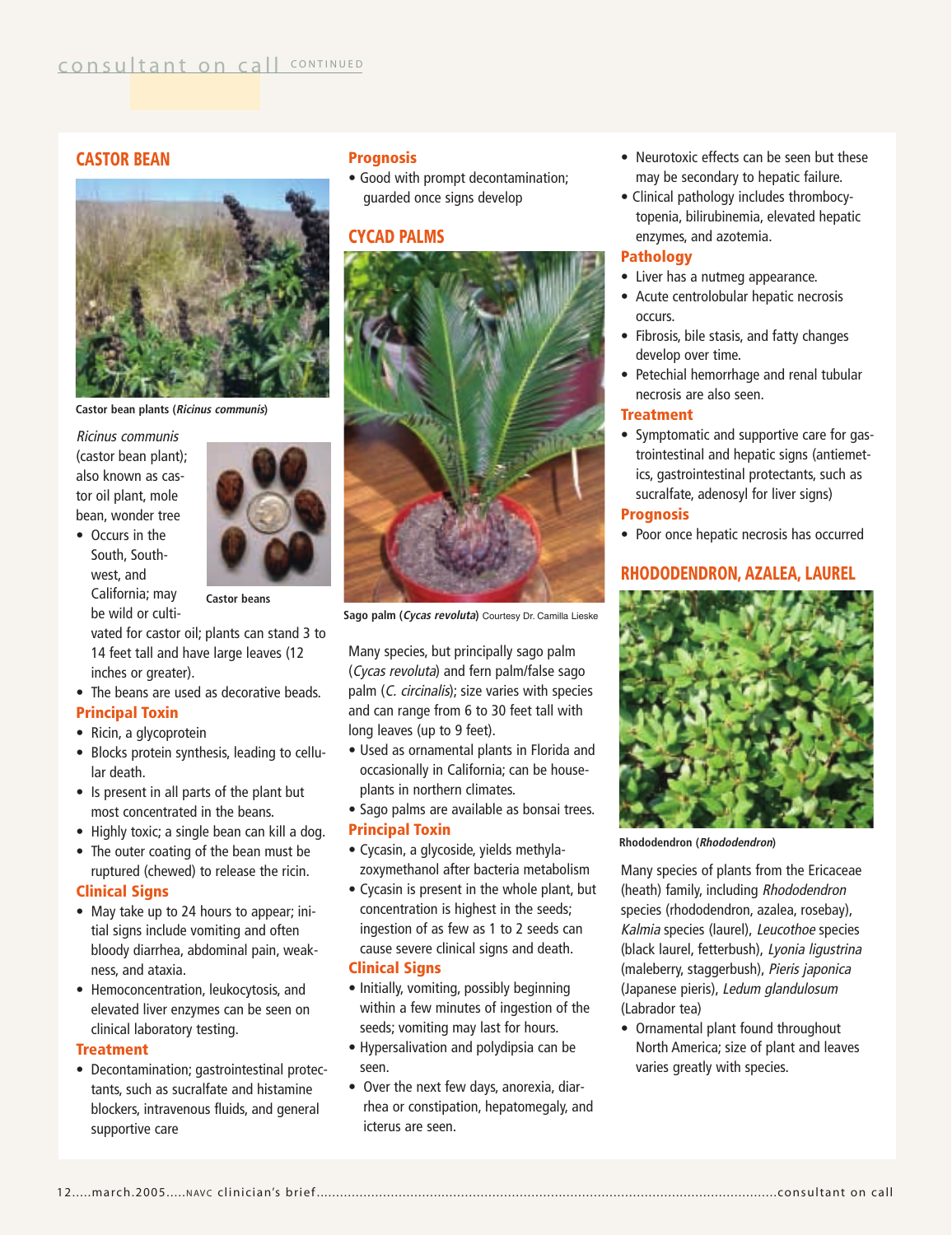#### **Principal Toxin**

- Grayanotoxins (formerly know as andromedroxtoxin)
- Toxin blocks the sodium channel in cells: principally affects muscle and nerve cells.
- Whole plant is toxic.

#### **Clinical Signs**

- Predominately vomiting, starting within a few hours of ingestion; diarrhea is rare.
- Aspiration pneumonia is a possible sequela.
- Cardiac arrhythmias are possible.
- Neurologic signs may include depression, ataxia, weakness, and seizures.

#### **Treatment**

• Symptomatic and supportive care for vomiting, arrhythmias, and seizures

#### **Prognosis**

• Good if seizures or aspiration has not occurred

#### **YEWS**



#### **Yew (Taxus)**

Numerous Taxus species

• Occur throughout the United States; often used as hedges; can grow up to 75 feet high depending on species, but often are trimmed.

#### **Principal Toxin**

- Various taxane derivatives or taxines, which are negative inotropes and chronotropes
- All parts of the plant are toxic; deaths following chewing on branches have been reported in dogs.

#### **Clinical Signs**

• Death may be so rapid that there are no signs.

• Vomiting and neurologic signs are most common in dogs, although bradycardia can also be seen.

### **Treatment**

- Symptomatic care for neurologic and cardiac signs with atropine and/or lidocaine **Prognosis**
- Guarded if signs appear

# **AUTUMN CROCUSES**



**Showy autumn crocus (Colchicum speciosum)**

Colchicum autumnale (autumn crocus, meadow saffron); Colchicum speciosum (showy autumn crocus)

• Occur throughout the United States; leaves, which grow from the base, can reach about a foot long; flowers appear after the leaves have died in the autumn.

#### **Principal Toxin**

- Colchicine and similar alkaloids which prevent cell division
- All parts of the plant are toxic but highest concentration of the toxin is found in the flower, the corm, and the seeds.

#### **Clinical Signs**

- Signs may take 12 to 24 hours to develop and initially occur as hypersalivation, depression, vomiting, milky or bloody diarrhea, and abdominal pain.
- Progress to weakness, paresis, and collapse.
- Multiple organ failure can occur.

#### **Treatment**

• Supportive care including IV fluids with dextrose and calcium; aspartate should be given in the IV fluids early in the course of toxicosis.

#### **Prognosis**

• Guarded

# **FOXGLOVE**

Three species occur in the United States: Digitalis purpurea (common or purple foxglove); D. lanata (Grecian foxglove); and D. lutea (straw foxglove).

• Occurs wild in the Pacific Northwest but is grown as an ornamental throughout North America; stems can range from 1 to 6 feet tall with 1- to 2-inch conical flowers.

#### **Principal Toxin**

- Cardenolides, principally digitalis, a cardiac glycoside
- All parts of the plant are toxic, but highest concentrations are found in the flowers, fruit, and immature leaves.
- Dried plant matter retains toxicity.

#### **Clinical Signs**

- Initially, gastrointestinal signs are present.
- Cardiac arrhythmias of any type can

#### occur. **Treatment**

- Repeated doses of activated charcoal are especially efficacious.
- Supportive care for gastrointestinal signs
- Symptomatic control of arrhythmias (e.g., atropine for bradycardia, lidocaine for ventricular tachycardia). Digibind (Savage Laboratories, Melville, NY), a Fab antibody, can be used to bind and enhance elimination of digitalis. However, because Digibind is expensive, use is generally restricted to patients with nonresponsive arrhythmias and severe hyperkalemia.

#### **Prognosis**

• Good, unless intractable arrhythmias or hyperkalemia develops

**continues**



**Common foxglove (Digitalis purpurea)**

Courtesy Dr. Anthony Knight.<br>Reprinted from *A Guide to Plant<br>Poisoning of Animals in North*<br>A*merica.* Knight AP, Walter RG.<br>Jackson, WY: Teton New Media,<br>2001, p 62, with permission.